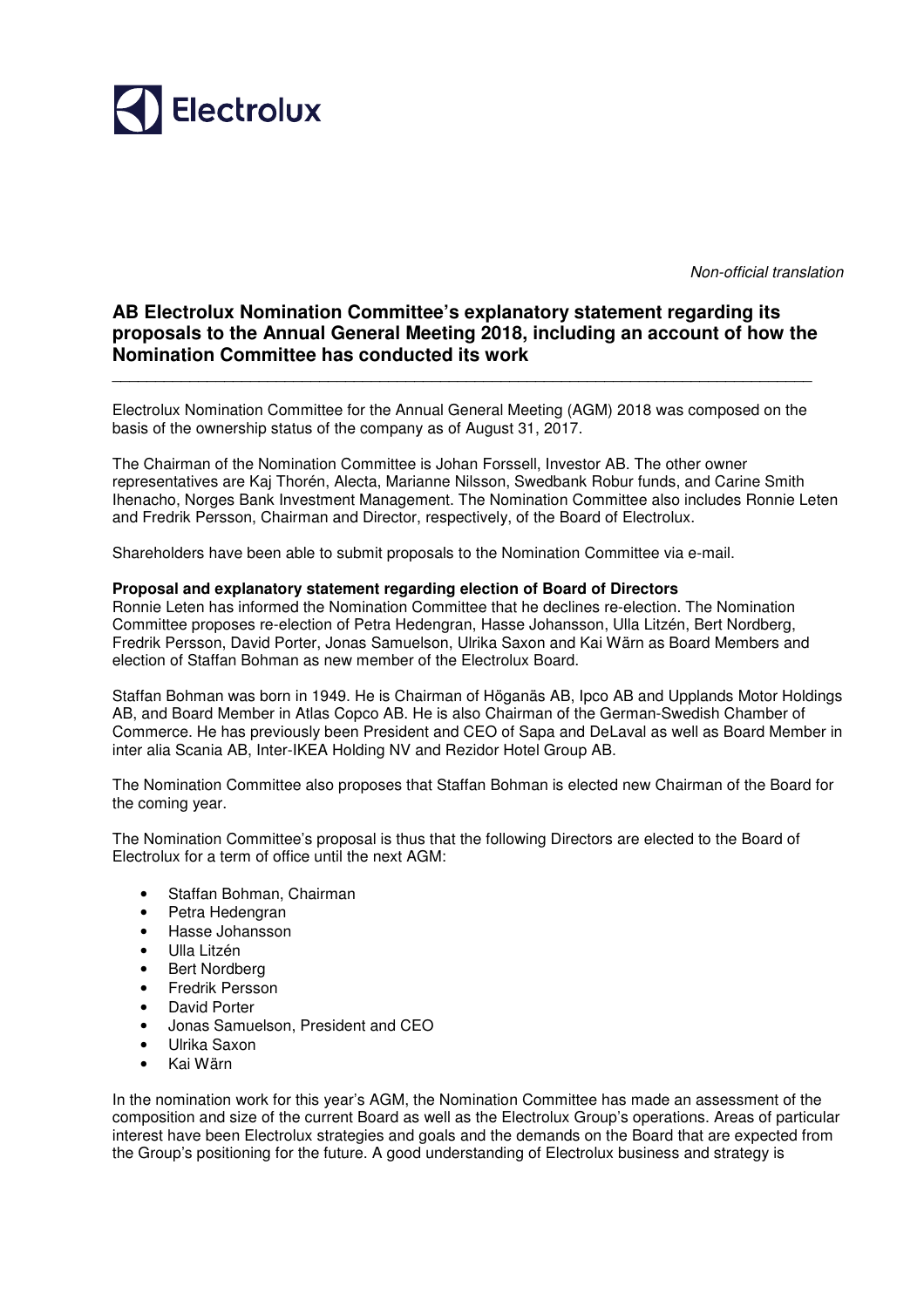

important for the members of the Nomination Committee. The Chairman of the Board as well as the President and CEO have therefore presented their views on the company's position and strategy and which competences and experiences are considered important for Electrolux. The Nomination Committee has also received information on Electrolux approach to Sustainability. As a part of its evaluation, the Nomination Committee has studied the result of the board evaluation and been informed about how the board work functions. The Nomination Committee has noted that the Directors have a high Board meeting attendance and that they are well prepared at the meetings. Three out of nine<sup>1</sup> of the proposed Directors of the Board to be elected at the shareholders' meeting are women. The Nomination Committee has before the AGM 2018 held six meetings. In between, the committee members have also had ongoing discussions on several issues.

After a thorough evaluation, the Nomination Committee has found that the board work functions well. Those different fields of competence and experience considered important to Electrolux are also after the proposed new election well represented on the Board. The Nomination Committee considers that the composition and the size of the proposed Board is appropriate to meet Electrolux needs. The Nomination Committee has also assessed that the proposed Board members will be able to devote the necessary time required to fulfil their tasks as Board members in Electrolux.

The Nomination Committee has applied rule 4.1 of the Swedish Corporate Governance Code as diversity policy in its nomination work. The Nomination Committee considers that a breadth and versatility as regards age, nationality, educational background, gender, experience, competences and the term of office is represented among the proposed Directors of the Board. The Nomination Committee believes that diversity is vital and that it is important that coming Nomination Committees continue to work actively to achieve a gender balance in the Board.

The Nomination Committee believes that Staffan Bohman in the role as Chairman of Electrolux will provide extensive experience and competence that will benefit the company and the board work. Staffan Bohman has successfully led businesses both as CEO and chairman. He has deep industrial experience from global companies and is a competent leader with strong strategic skills and good judgement.

It is noted that the Nomination Committee has found that the proposed Board is considered to be in compliance with relevant requirements for independence.

The Nomination Committee has discussed the level and structure of the Board compensation and proposes an increase of the Board fees as a market adjustment. The proposed increase for work in the Audit Committee is also motivated by the Committee's increased workload. No change is proposed as regards the fees for work in the Remuneration Committee.

The Nomination Committee has reviewed the current instructions for the Nomination Committee, which were resolved by the Annual General Meeting 2011, and has decided that no changes will be proposed. The Nomination Committee has also resolved to adopt a recommendation for Board Members' acquisitions and holdings of Electrolux shares with the same wording as last year.

## **Proposal for election of auditor**

-

The Nomination Committee proposes, in accordance with the recommendation by the Audit Committee, election of the audit firm Deloitte AB as the company's auditor for the period until the end of the 2019 Annual General Meeting.

The Audit Committee recommends election of the audit firm Deloitte as the preferred alternative and election of the audit firm PricewaterhouseCoopers AB as the secondary alternative. Deloitte is the Audit

<sup>1</sup> In this calculation, the President and CEO has not been included in the total number of Directors of the Board.